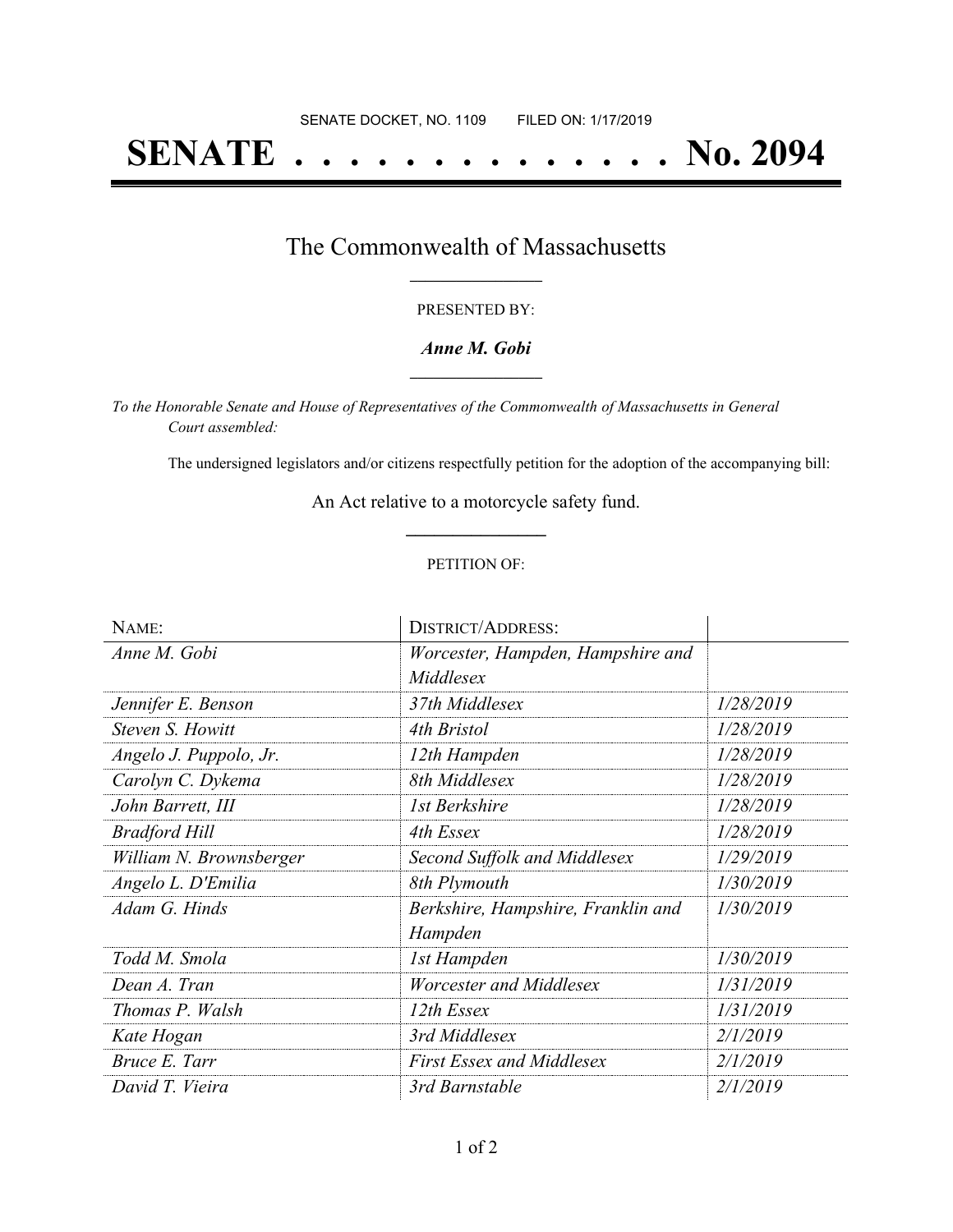| Julian Cyr         | Cape and Islands    |  |
|--------------------|---------------------|--|
| Michael O<br>Moore | Worcester<br>Second |  |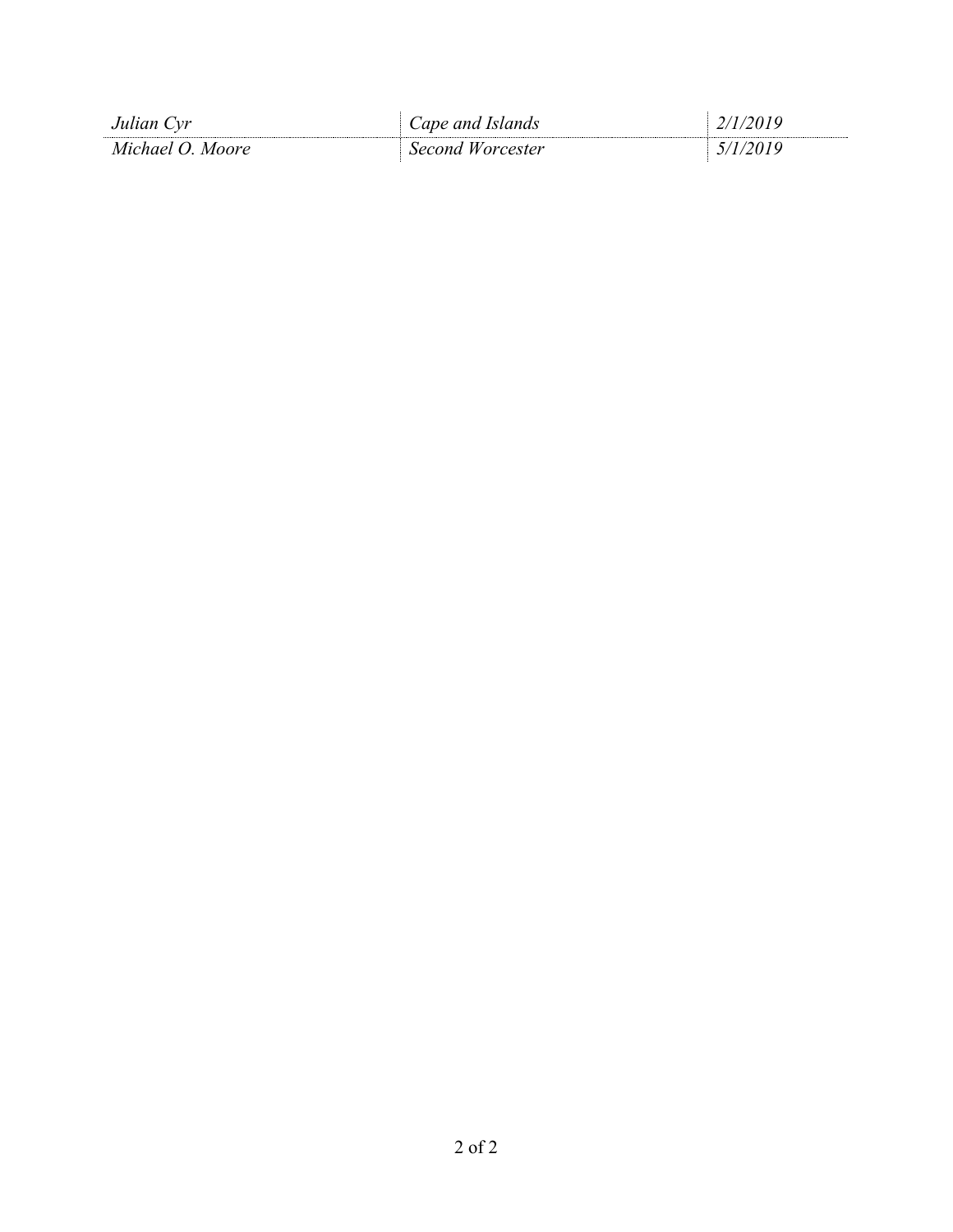## SENATE DOCKET, NO. 1109 FILED ON: 1/17/2019 **SENATE . . . . . . . . . . . . . . No. 2094**

By Ms. Gobi, a petition (accompanied by bill, Senate, No. 2094) of Anne M. Gobi, Jennifer E. Benson, Steven S. Howitt, Angelo J. Puppolo, Jr. and other members of the General Court for legislation to establish a motorcycle safety fund. Transportation.

# The Commonwealth of Massachusetts

**In the One Hundred and Ninety-First General Court (2019-2020) \_\_\_\_\_\_\_\_\_\_\_\_\_\_\_**

**\_\_\_\_\_\_\_\_\_\_\_\_\_\_\_**

An Act relative to a motorcycle safety fund.

Be it enacted by the Senate and House of Representatives in General Court assembled, and by the authority *of the same, as follows:*

|  |  | SECTION 1. Chapter 10 of the General Laws, as appearing in the 2016 Official Edition, |  |
|--|--|---------------------------------------------------------------------------------------|--|
|  |  |                                                                                       |  |

2 is hereby amended by inserting after section 35DDD the following section:-

3 Section 35EEE. There shall be established and set up on the books of the commonwealth

4 a separate fund to be known as the Motorcycle Safety Fund for motorcycle safety related

5 activities. Such fund shall consist of all revenues received by the commonwealth under section

6 thirty-four of chapter ninety and which are specifically designed therein for said Motorcycle

7 Safety Fund.

- 8 All revenues credited under this section shall remain in said Motorcycle Safety Fund, 9 subject to appropriation to establish motorcycle safety related activities.
- 10 SECTION 2. Section 34 of Chapter 90 of the General Laws, is hereby amended by 11 striking the words "(i) \$2 from every motorcycle registration issued pursuant to section 2 shall be